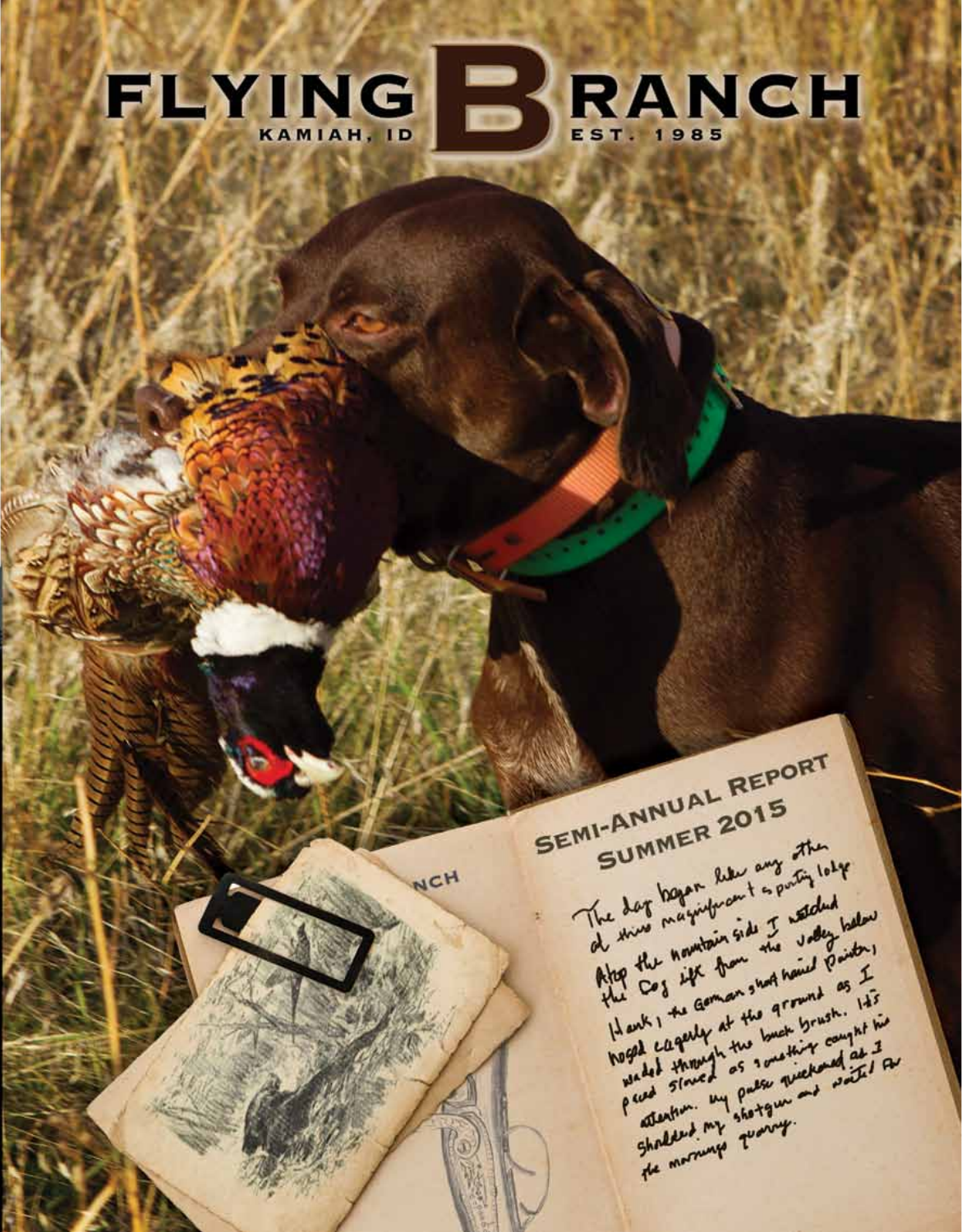

# Orvis Final Four

Having been named the 2014 Orvis Wingshooting Lodge of the Year, we were honored to have been one of the 4 finalists named by Orvis for the same award in 2015 announced this April at the Orvis Guide Rendezvous in Missoula, Montana. This is an elite group of lodges and this recognition we receive from Orvis is due largely to our guest reviews, so we want to thank our guests again for your loyalty and support; you are the key to our success.

*L to R: Reid Bryant (Wingshooting Service Manager at The Orvis Company), FBR staff Rich Coe, Joseph Peterson, Karen Syron, Jeremi Syron, and Dave Perkins (Vice Chairman at The Orvis Company)*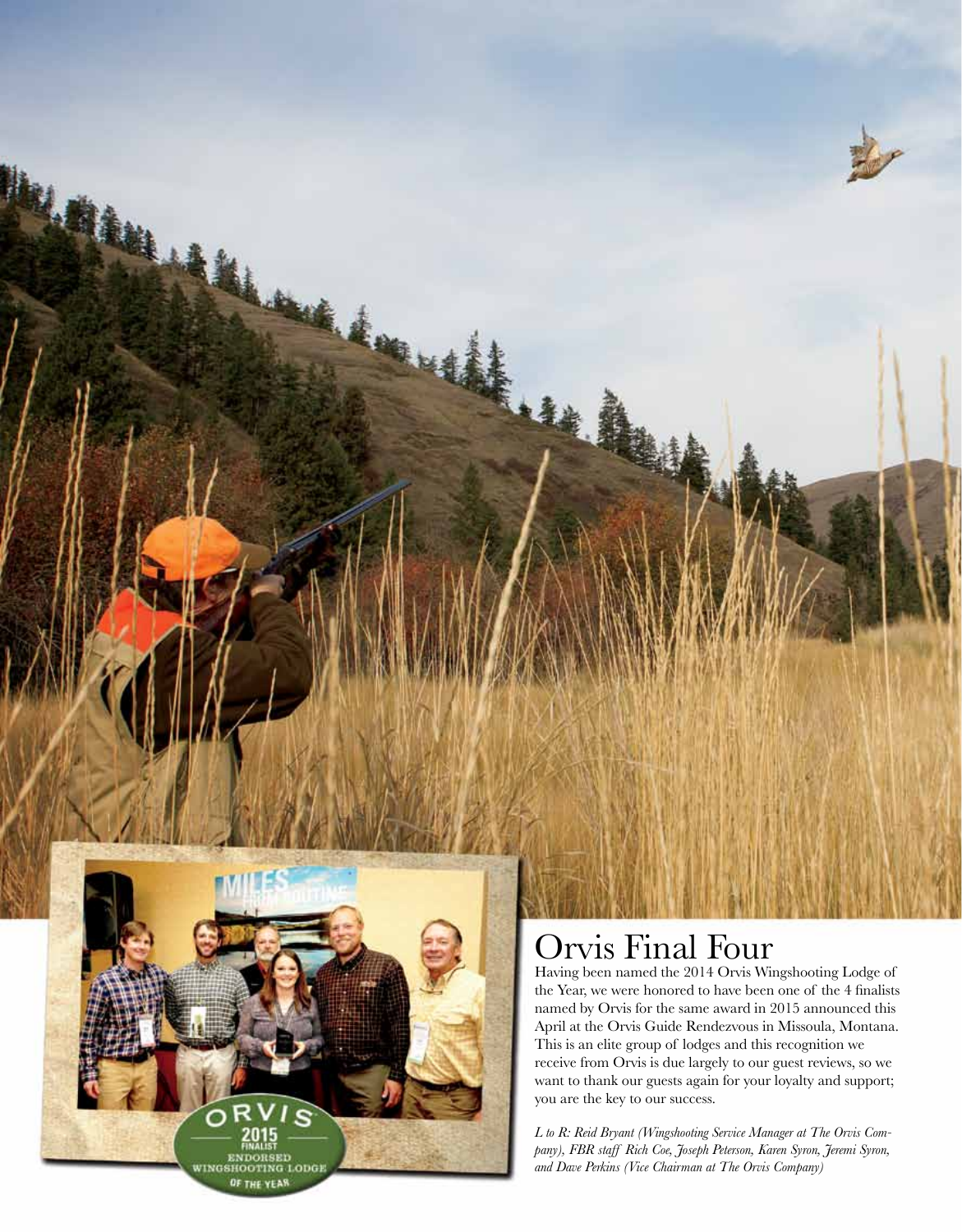# *ALENDAR*<br>*August 6-12:* Orvis fly-fishing

school at Osprey Camp *August 15:* Wingshooting season

opens *August 30:* Archery season opens for deer and elk

September: Steelhead make their way up the Clearwater River for

steelhead season *September:* Special rifle season for

elk in Selway Wilderness October 10: Beginning of rifle deer

& elk season *December 1:* Beginning of mountain lion season

# Hunting is a<br>good excuse<br>for buying new guns.

Our General Manager, Joseph Peterson, is as serious about guns as he is about hunting. He selects quality firearms to carry in our pro shop with the same care a curator would select paintings for a national museum. Guns are investments, selected for function and beauty. We are a licensed FFL gun dealer with a diverse selection of quality firearms for bird and big game hunting…. or just plain collecting. We don't stop at what's on the gun rack; we are glad to assist you in searching for and purchasing firearms specifically to meet *The A-10* vour wants and needs.

*American™ Platimnim shotgun by Connecticut Shotgun Mfg. Co.*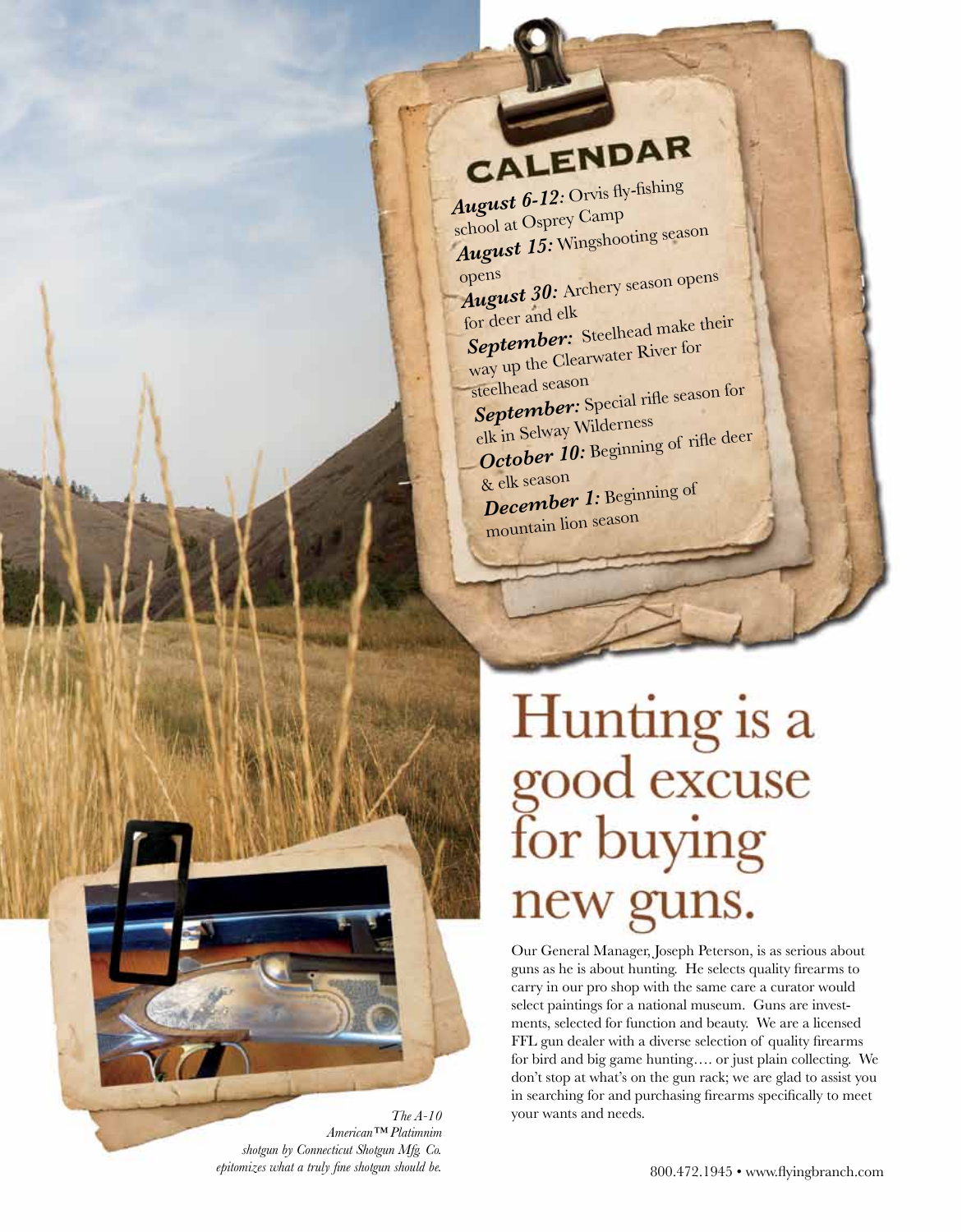

#### Make Your Fate A guide's advice on deer hunting success By Jeremi Syron

When people think big game hunting, most people envision deer hunting. Whitetail and mule deer hunting is a treasured pastime among sportsmen. Some of us are fortunate enough to deer hunt multiple times throughout the year. However, many of us plan and prepare a year or more in advance for one deer hunt. You can never be too prepared for a hunt. If you are going on a guided deer hunt you are relying on the knowledge and experience of your guide. However, your chances for success are also largely dependent on your preparation for the hunt. Over the last 12 years of guiding big game hunts, I have guided hunters of all ages and experience levels and found that they can greatly increase their odds of success by considering the following when preparing for their hunt.

The first big decision is whom to hunt with. Although we hunt whitetail and mule deer at the Flying B Ranch, we hunt wild, freeranging deer without high fence and although we want you to consider us when looking at a guided deer hunt, we know that we're not taking all of you in the field. Regardless of who you go with, these tips are first-hand from a guide that loves nothing more than to see hunters succeed in the field.

Before contacting outfitters, ask yourself what your primary goal is for your deer hunt. Although all hunters hope to get a deer, that may not be the first thing that comes to mind. Your first thought may be that you are wanting to go on a hunt with your aging father while he can still do so. You may want to go for your first mule deer, experience a traditional wilderness hunt, or maybe take your first deer with your bow. Perhaps it isn't even related to your success, but rather to be there when your son or

grandson shoots his first deer. If you think about it,

many of us hunt for many reasons aside from just wanting a trophy. Deer hunting is a tradition among hunters that strengthens bonds between family and friends. Some of my best memories of time spent with my brother, father, and grandfather were centered around deer hunting as a young man. Not every deer shot was big enough to mount, but we kept them all because each had a story worth telling years down the road.

If you are looking for a deer hunt for yourself or another person new to hunting, ask potential outfitters about how that will influence your hunt experience. Some outfitters like us may even offer hunter safety certification programs on-site. And don't feel shy about asking for references. Any outfitter who honors their commitments to their hunters should be more than willing to provide you with contact information from some past hunters. Booking a deer hunt is a big decision. If you purchase a new pair of boots online you probably look at some of the reviews or at least what the average star rating is for the product. A hunt is a big purchase, and hunter references, like customer reviews, are just one more tool available to you in making that big decision.

Having assessed what your goals for the hunt are, begin talking with outfitters about how they can focus on helping you to achieve those goals. One of the biggest suggestions I can make is to be honest with yourself and the outfitters you talk to about any physical limitations. If you have any physical limitations such as a bad knee, previous heart surgery, medical conditions, asthma, or you're just out of shape…those are not deal-breakers when it comes to deer hunting. No denying that deer hunting can be extremely physically demanding, and the better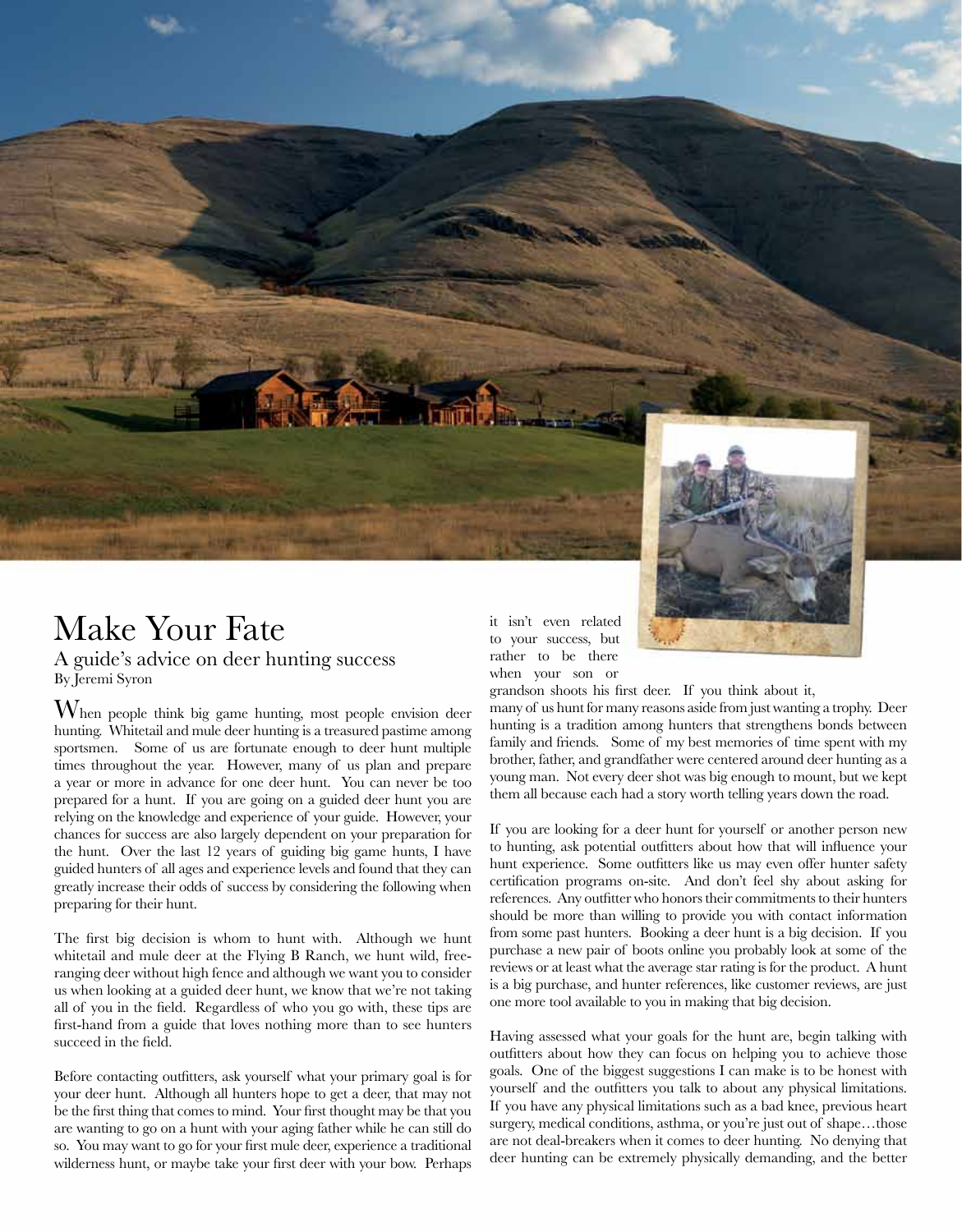"Be present in the hunt, enjoy the pursuit, and when the opportunity arises, take great pleasure in knowing that you were responsible for your own success."

*Opposite Page: Mark and Ariel Brasel with a mule deer taken on a hunt with the Wounded Warrior Project. Center: Jeffery. Hicks with his whitetail buck from our Gedney backcountry camp. Far Right: Riley Jalinski from Boise, Idaho with her mule deer*

shape you are in, the more options you will have when hunting. However, if you discuss your limitations openly, you would be amazed at what an outfitter can do to customize a hunt to meet your needs and still present you with great deer hunting opportunities. In the past I have guided veterans wounded in service, men with Parkinson's, and numerous other challenges and helped them to achieve success in the field.

You know the expression "you can lead a horse to water, but you can't make it drink"…. I can present a hunter with a shot opportunity, but I can't pull the trigger. We do all we can to put you in front of a deer, taking into account our experience with the location, what we've seen scouting of the deer habits, feeding, weather, moon phase, etc. Despite scouting and preparation on our end, we cannot guarantee a shot opportunity, although we are fortunate to have relatively high success in comparison to industry standards. I know as a guide and hunter myself, that to spend hours or days in pursuit of a deer and finally get a shot opportunity, just to mess up the shot is beyond disappointing. You must practice with your weapon before arriving for your hunt. Whether rifle, bow, or even handgun, you need to be proficient at shooting that weapon in a variety of positions and all possible angles. In the field you aren't shooting from a bench at a level target. You may have time to take a knee, shoot off sticks, you may be resting against your hunt pack, or even lying prone in open country scenarios. In addition to shooting stance, try to find a place to practice

shooting at angles such as shooting uphill, downhill, across a draw, etc. Understandably it may be difficult to find a range/ location to practice these scenarios, but if you are fortunate to have the ability, please take advantage of it. If nothing else, try to plan your time of arrival for the hunt so that you can get in some shooting practice at their range on site which may present some of these variables in practice.

Lastly, ask your outfitter for a gear list so that you are clear on what they provide for you and what they suggest you bring. Guides are used to hunting in that area and most likely will have their own suggestions on what they bring into the field with them. Take their advice because they want you to be successful too. They may suggest things you wouldn't have thought of while also thinning out some items you won't need and lightening your hunt pack. Don't bring every hunting gadget you have available to you; bring the correct things to be comfortable and prepared and it will increase your odds for success.

Preparation is key to success. Do your part to prepare for the hunt so that when the time comes to embark on your deer hunting adventure, you can focus on enjoying the moment. Be present in the hunt, enjoy the pursuit, and when the opportunity arises, take great pleasure in knowing that you were responsible for your own success.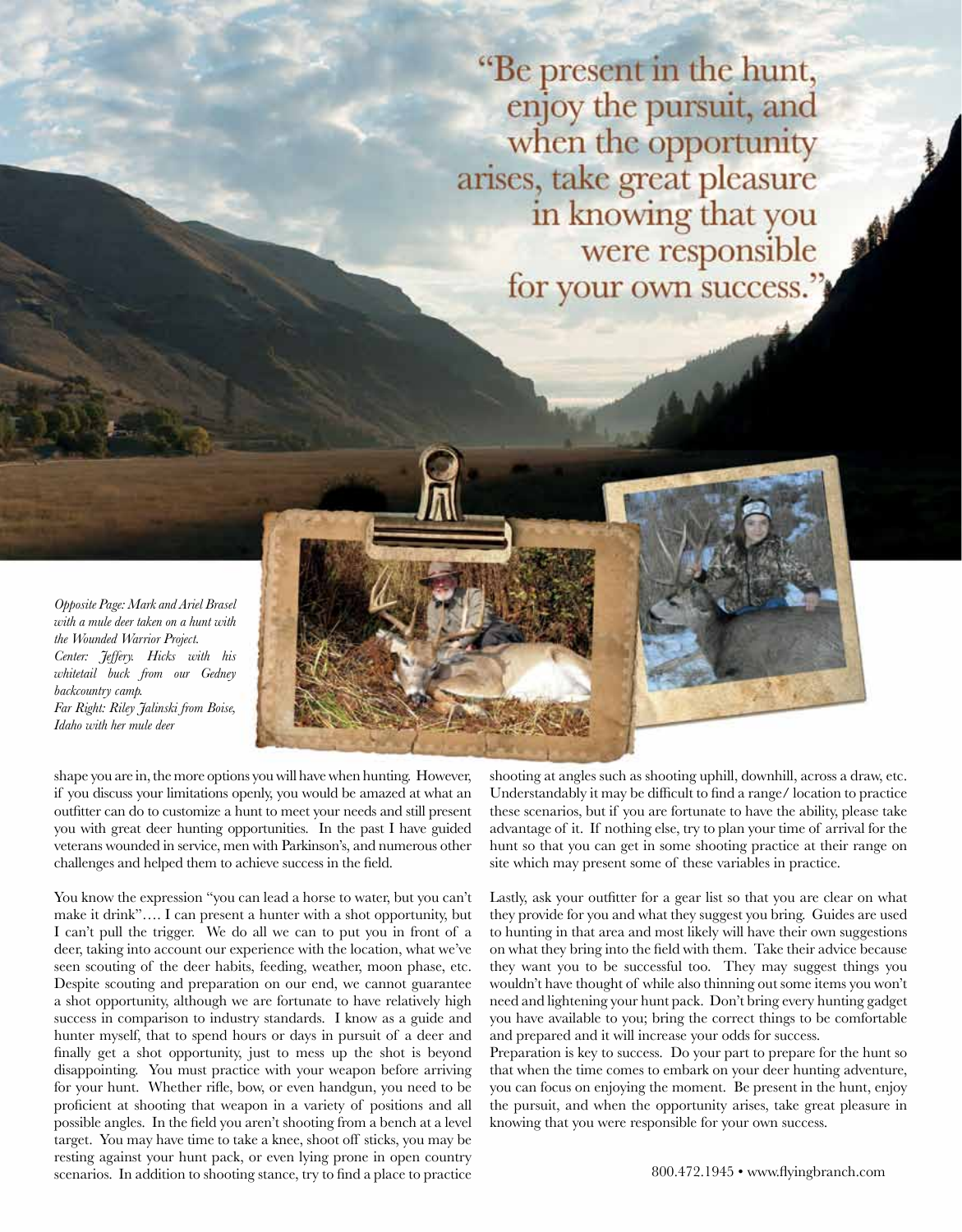

## Before the Flush:

Behind the Scenes of our Wingshooting Program By Karen L. Syron with Rich Coe

Everyone who has experienced wingshooting at the Flying B Ranch first-hand knows how to have a good time. The terrain is varied and breathtaking, the guides and dogs unmatched, the birds plentiful, and the accommodations make the time out of the field an experience to talk about in itself. But before the season starts (and even before it ends) there is a lot of work that goes into our wingshooting program, specifically our habitat and dog training work. If you are someone who sees an exciting new gadget for the first time and wants to know "how does it work?!?"….. then this is for you.

Our wingshooting program is based on a foundation of focused planning and team effort to create optimal bird habitat. On the Flying B Ranch property we hunt primarily ringneck pheasant, Hungarian partridge, chukar, and valley quail. These bird species have their individual preferences when it comes to habitat, and if you have experienced hunting at the Flying B Ranch you know there is no other wingshooting destination that offers the variety of terrain that we can with this unique property. But beyond what nature and God has provided, we must do our part. This is where our planning comes in. Habitat is a three-part project of weed abatement, planting, and fertilizing focused at improving our bird cover and food resources. Before the wingshooting season even ends in the Spring we begin doing as much grass burning as we can in preparation for the work going into next season. The burning helps to make the grass grow back thicker, maintaining moisture and helping to choke out weeds.

If done well, this can substantially reduce the amount of spraying we do. In past years we have used other methods in addition to spraying– renting a herd of 500 goats under the direction of a Basque shepherd to target thistle across the ranch. Weed abatement is a necessary part of the project. Following burning we do some localized weed spraying by tractor and 4-wheeler wherever able. And for those areas where tractors and 4-wheelers are not enough, we do precision spraying by helicopter on approximately 400 acres each year.

In early Spring we also do our fertilizing and planting of our food crops. Although our planting is focused on doing the best for our birds, the food crops provide valuable resources to our whitetail deer, mule deer, and turkey populations as well. We do all of our own crop planting by tractor, planting primarily wheat and sorghum. At the same time of year we are fertilizing as well, most of which we have applied aerially by local crop-dusters.

In addition to food crops, we do extensive grass seeding to maintain our excellent bird cover. We seed for grass in the Fall, using our tractors where able. However, most of our seeding is applied aerially by plane dropping intermediate wheatgrass and tall wheatgrass, both prime cover crops for upland game birds.

Now that we have provided full bellies and the cover to hold these birds, we need well-trained bird dogs to locate and flush them from their hiding places. Like habitat, dog training involves careful planning, team effort, and constant work. It's an amazing feeling, that moment when the hours of training and natural drive come together and the dog just "gets it." But just because they got it doesn't mean the work is over, constant reminding and correction is essential.

Our dogs are the heart of our wingshooting program. We actively manage our kennel of bird dogs to ensure that we have well-trained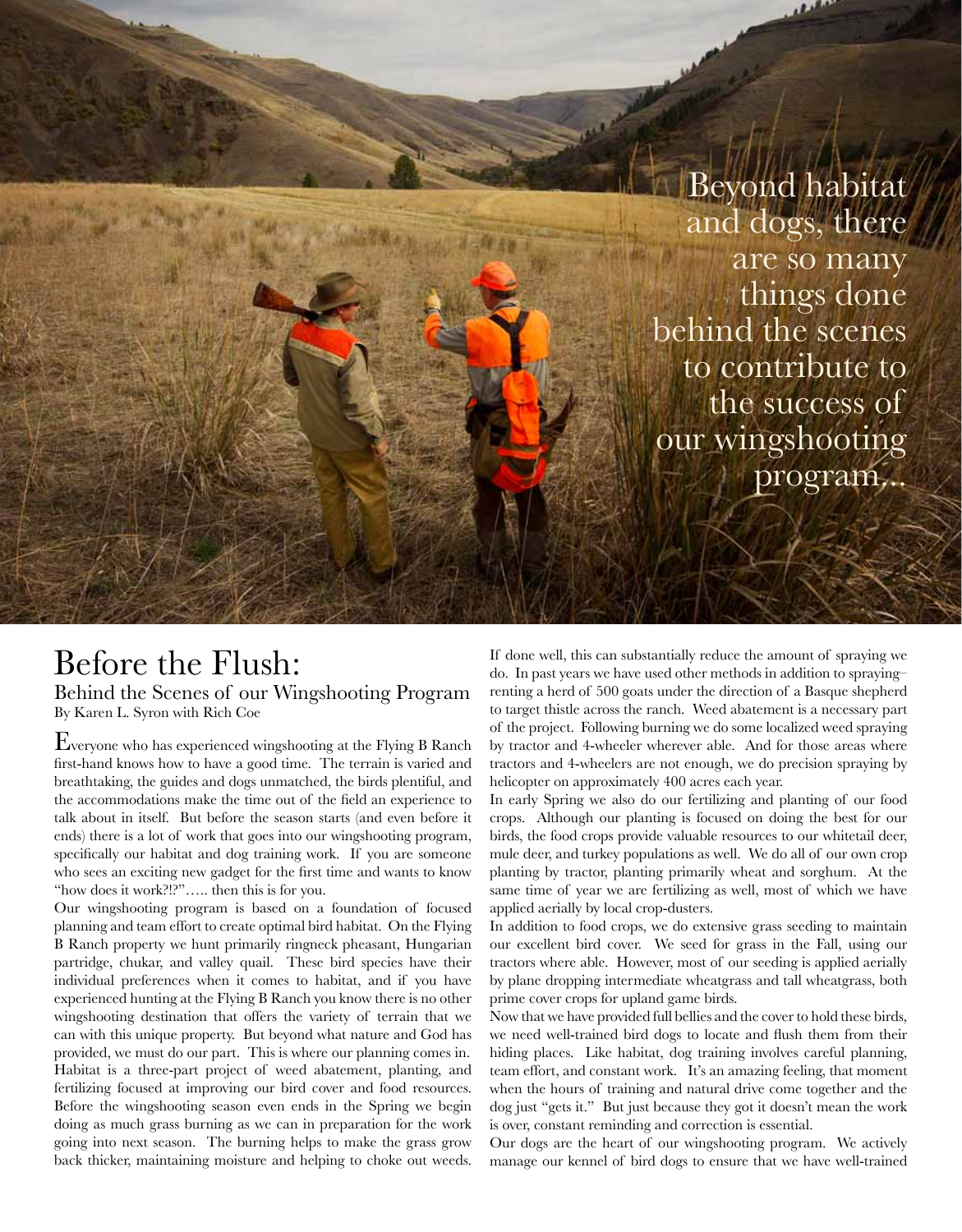dogs in the field this year and next. The Flying B Ranch usually has a litter every year at the start of Summer and will begin working with these dogs almost immediately. As soon as they are able to stumble around in the grass, we are dragging wings from twine for them to chase. It is remarkable how these dogs are born "birdy"; they have the born desire to hunt, but lack the know-how; that is where we come in. Although you could say that every time a dog hunts they are constantly being trained, the majority of our training is done in the Summer. We maintain high Summer temperatures, commonly above 90 and exceeding 100 at some points of the Summer, so our guides are out at the break of dawn to get in their training time. We focus on training these young dogs and refreshing older dogs with pigeons, using autobackers and bird launchers. We put young dogs on pigeons, enforcing the "whoa." With our older dogs we also use pigeons to enforce the behavior of "honoring a point."

To keep our experienced dogs keen on commands, we force break those dogs that may still have some trouble with retrieving as well. All of this training is essential to good dog work, but beyond discipline and precision, these dogs are athletes and physical conditioning is just as much a part of it. When hunting season starts these dogs run hard, nose to the ground in search of birds and that takes stamina. In order to get them in shape for the start of our wingshooting season we swim the dogs a lot during the Summer months as well as running them.

Beyond habitat and dogs, there are so many things done behind the scenes to contribute to the success of our wingshooting program at the Flying B Ranch. We will save these other components for another time. For now, we hope that the next time you are at the Flying B Ranch, wading through the 6' tall cover grass of Stillman, unable to see your feet in front of you and your guide says "we've got a point here".... you will appreciate that next flush just a little bit more.



# Chef Says...

Going Dutch: pineapple upside down cake By Ryan Nelson

You will need: 1 box yellow cake mix 1 20 ounce can sliced pineapple 1 8 ounce jar maraschino cherries 1/3 cup unsalted butter 1/3 cup brown sugar 10 inch Dutch oven 20 charcoal briquettes

Follow directions on cake mix box but use 1/2 pineapple juice from the can and 1/2 water (use all pineapple juice if you have a sweet tooth). Melt butter in the Dutch oven and sprinkle brown sugar evenly over the melted butter. I like to drain the pineapple rings well and place on paper towels before putting them on top of the butter and brown sugar mix. Place a well drained cherry in the middle of each pineapple ring as well as on the outside of the rings. Pour cake mix on top of pineapple rings. Douse the briquettes with lighter fluid and set fire to them. Once the



edges are starting to get gray, they're ready (usually about ten minutes). Place five coals on a heat safe area and put the Dutch over them. Place the remaining 15 coals on top of the Dutch oven and let cook for 25 minutes or so. Once you can smell the cake, it usually means it is done. Don't lift the lid until you can start to smell the cake or you will lose all of the heat from the oven and will take much longer to cook. You can stab the cake with a toothpick to check if it is done. The toothpick will come out clean if it is indeed done. I like to let the cake rest for about fifteen minutes before I place a plate over the Dutch oven and carefully turn it upside down. The sugar and butter should be a nice golden brown and the cake nice and moist. You can make this up to a day ahead of time, but I like to serve it within a few hours of cooking. This is a staple at every backcountry hunt I do and gets great reviews.